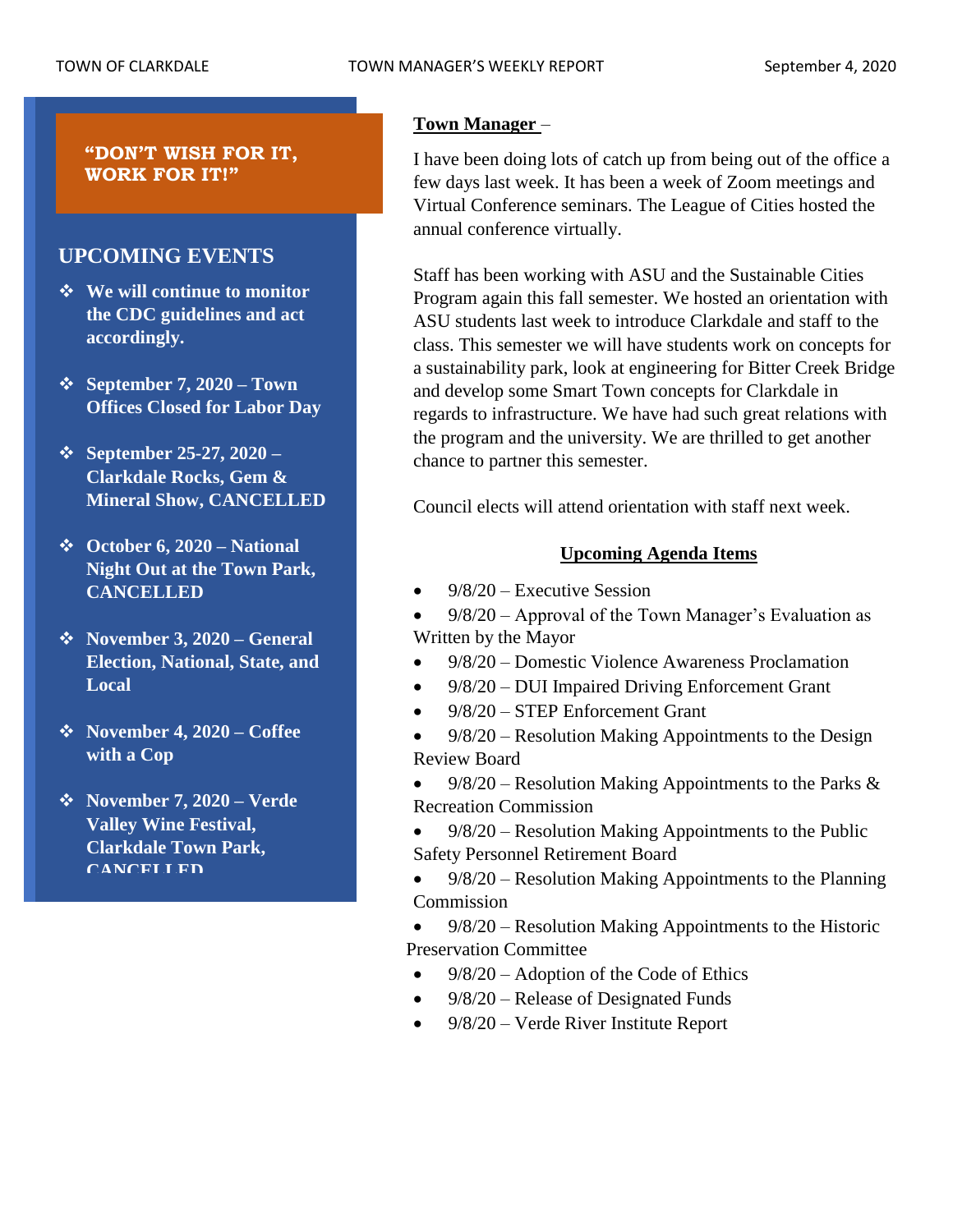TOWN OF CLARKDALE TOWN MANAGER'S WEEKLY REPORT September 4, 2020

# Yavapai County COVID-19 Update 9/4/2020 9:50:00 AM

| <b>Yavapai County</b><br>Deaths: 79 Recoveries: 1018<br><b>Confirmed Cases: 2338</b>                                                                                                                             |                                                                                       |                                                                                                                             |                                                                                                                                                                                                                                                                                                                                                   |                              |                                            |                                                                                                                                                                                                                                                                                  | Arizona<br>Deaths:<br>Cases:<br>204681<br>5171                                             |                                                                                              |                                                                                        |
|------------------------------------------------------------------------------------------------------------------------------------------------------------------------------------------------------------------|---------------------------------------------------------------------------------------|-----------------------------------------------------------------------------------------------------------------------------|---------------------------------------------------------------------------------------------------------------------------------------------------------------------------------------------------------------------------------------------------------------------------------------------------------------------------------------------------|------------------------------|--------------------------------------------|----------------------------------------------------------------------------------------------------------------------------------------------------------------------------------------------------------------------------------------------------------------------------------|--------------------------------------------------------------------------------------------|----------------------------------------------------------------------------------------------|----------------------------------------------------------------------------------------|
| <b>Yavapai Case Locations</b>                                                                                                                                                                                    |                                                                                       |                                                                                                                             | <b>Yavapai Tests</b>                                                                                                                                                                                                                                                                                                                              |                              |                                            | Yavapai Case Details                                                                                                                                                                                                                                                             |                                                                                            |                                                                                              |                                                                                        |
| <b>Ash Fork</b><br><b>Bagdad</b><br><b>Black Canyon City 28</b><br><b>Camp Verde</b><br>Chino Valley*<br>Clarkdale<br>Congress<br>Cornville<br>Cottonwood<br>Dewey*<br>Humboldt<br>Mayer<br>Paulden<br>Prescott* | 13<br>15<br>153<br>123<br>64<br>13<br>33<br>271<br>102<br>8<br>49<br>76<br>506<br>525 | Count Change<br>n/c<br>n/c<br>n/c<br>n/c<br>$+1$<br>n/c<br>$+1$<br>$+1$<br>n/c<br>$+1$<br>n/c<br>$-2$<br>n/c<br>$+1$<br>n/c | <b>Total Tested</b><br><b>Negative</b><br><b>Positive</b><br>New Tests Reported*<br>New Cases ADHS**<br><b>New Cases YCCHS</b><br>Positivity Rate (PCR)*<br>Positivity Rate (serology)*<br>**ADHS#s                                                                                                                                               | 37134<br>34796 93.7%<br>2338 | 150<br>3<br>$\overline{7}$<br>5.3%<br>3.5% | Age<br>0 to 12<br>13 to 17<br>18 to 24<br>25 to 34<br>35 to 44<br>45 to 54<br>$55$ to $64$<br>65 to 74<br>75 to 84<br>$85 +$<br>Unknown 4<br><b>Male</b><br>Female                                                                                                               | Count<br>103<br>179<br>274<br>333<br>255<br>273<br>358<br>306<br>150<br>103<br>995<br>1336 | n/c<br>n/c<br>$+1$<br>$+1$<br>$+2$<br>n/c<br>$+1$<br>$+2$<br>n/c<br>n/c<br>n/c<br>43%<br>57% | Change                                                                                 |
| Prescott Valley*<br><b>Rimrock</b><br>Sedona**<br>Seligman<br><b>Village of Oak</b><br><b>Creek</b><br>Yarnell<br>Other Quad Cities<br><b>Other Verde Valley 1</b><br><b>Unknown</b><br>*Mingus Mtn Academy 123  | 47<br>106<br>5<br>35<br>$\overline{7}$<br>9<br>27                                     | n/c<br>n/c<br>$+1$<br>$+1$<br>n/c<br>$-5$<br>n/c                                                                            | Yavapai Hospitalizations<br>YRMC6<br>2<br>PUI (West Campus)<br>1 PUI (East Campus)<br>$\Omega$<br>VVMC <sub>2</sub><br>3 PUI<br>0 PUI<br>VA<br>1<br>* A PUI is an in-patient who has been<br>admitted for care that has been tested<br>for COVID-19 with results still pending.<br>* These numbers are only COVID-19<br>related hospitalizations. |                              |                                            | Yavapai Mortality<br>Case fatality rate<br>*inclusive of 8 unconfirmed deaths<br>Females<br><b>Males</b><br>Cottonwood<br>Prescott<br><b>Prescott Valley</b><br><b>Other Quad Cities 15</b><br><b>Other Verde</b><br>0 to 54<br>55 to 64<br>65 to 74<br>75 to 84<br>85 and older |                                                                                            | 33<br>54<br>17<br>38<br>$6\overline{6}$<br>11<br>$\overline{2}$<br>12<br>21<br>24<br>28      | 3.5%<br>36%<br>64%<br>20%<br>44%<br>7%<br>17%<br>13%<br>2%<br>14%<br>24%<br>28%<br>32% |

[Testing Sites in Yavapai County](https://www.yavapai.us/Portals/39/COVID-19/TestingSitesinYavapaiCounty.pdf)

[Emergency Operations Center Personal Protection Equipment \(PPE\) Donations](http://www.yavapai.us/Portals/39/PPE%20Donations.pdf)

[Yavapai County Community Health Services' COVID-19 Resources for Reopening](https://www.yavapai.us/chs/COVID-19) *Please refer to Governor Ducey's website for reopening timelines: <https://azgovernor.gov/>*

[ADHS Local Health Resources](https://www.azdhs.gov/preparedness/epidemiology-disease-control/infectious-disease-epidemiology/index.php#novel-coronavirus-local-health-resources)

COVID-19 Q&A - [Guidance for Schools](https://www.yavapai.us/Portals/39/COVID-19/COVID-19_QA_GuidanceForSchools.pdf)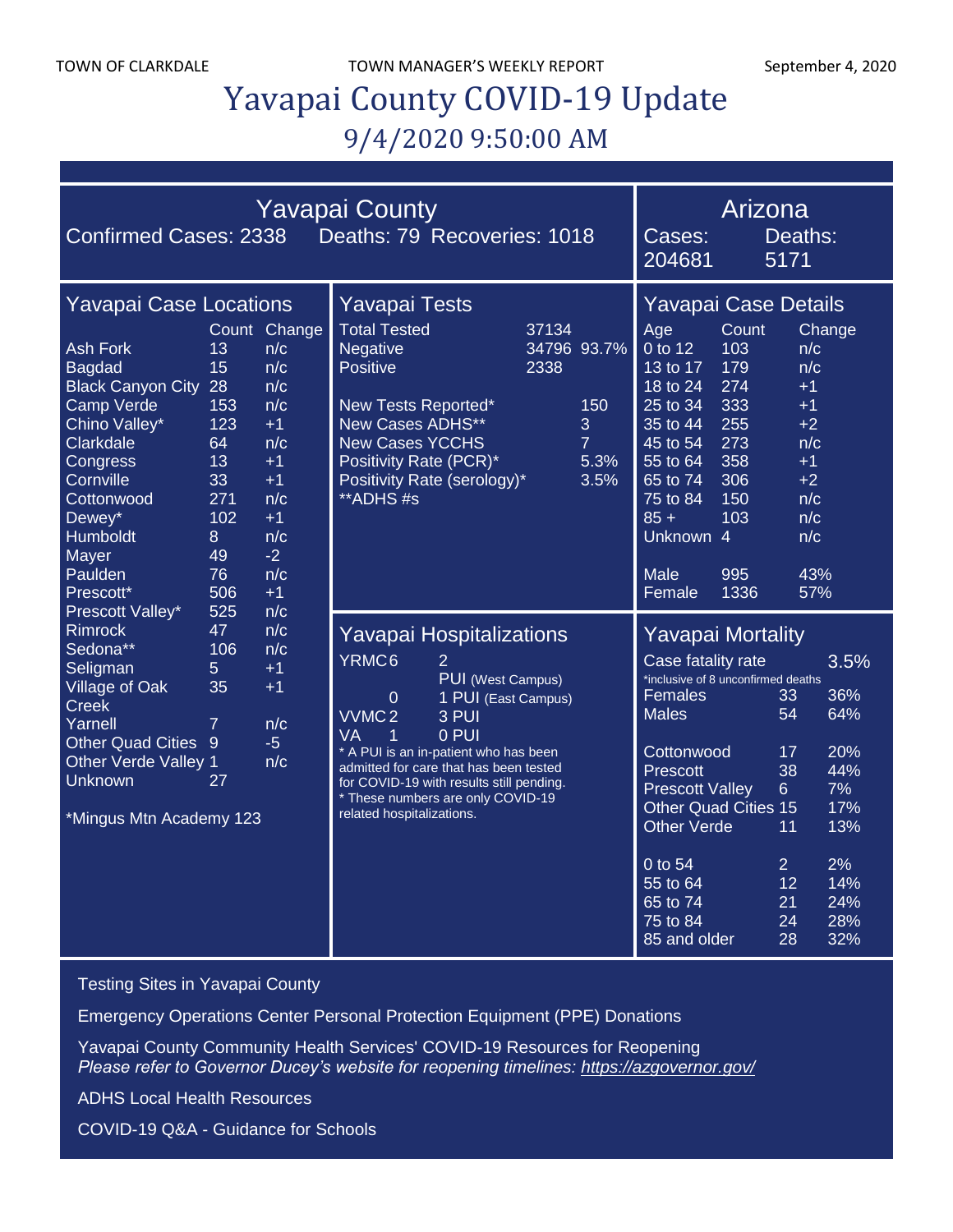#### *PARKS & RECREATION DEPARTMENT UPDATES*

Parks and Recreation Event, Program and Activity Reports –

- There has been an abundance of volunteer opportunities through Parks & Recreation. Several individuals have signed up for the Selna/Mongini Park Clean-Up and staff has interviewed several others for other opportunities within the town.
- Halloween: As you know, the Town typically hosts the "Safe Trick or Treating" event on Halloween each and every year with more than 1,500 trick or treaters and their families visiting the streets of upper Clarkdale. Due to COVID 19 and public health and safety concerns for the children and their families, the Town will not hold its annual Halloween event as usual this year. In an attempt to keep the Clarkdale Halloween spirit alive, Parks & Recreation team with the help of volunteers will instead be decorating Town Park gazebo with a festive lighting display, as well as organizing the following competitions which include sponsorship opportunities:

#### **SPONSOR THE BEST HALLOWEEN HOUSE DECORATING COMPETITION \$300**

- Clarkdale residents compete for the best decorated home. Entries will be posted online for the public to vote for a *People's Choice* winner and judges will choose the *First-Place* winner.
- Sponsorship includes prizes for both winners, a winner's banner with logo and announcement of your sponsorship in all publications, press releases, Town website and social media. The first-place winner receives the banner with your logo announcing their achievement. This banner is traditionally placed in their yard annually to display their bragging rights to the community.

#### • **SPONSOR THE VIRTUAL CHILDREN'S COSTUME CONTEST \$300**

- Clarkdale's traditional costume contest takes on a new look this year. Verde Valley children will compete for the best costume in their age group. Entries will be accepted online through the Town's Facebook page and will be promoted directly to the Clarkdale Jerome School students.
- Sponsorship includes cash prizes for 15 winners, announcement of sponsorship in all publications, press releases, Town website and social media, as well as the opportunity to be one of our esteemed judges for the competition.
- In addition to these opportunities, staff has already secured a \$2,500 Title Sponsor for the Town Park decorations., Jen Griffin from State Farm.

I love my Parks & Trails program update:

• Volunteer park cleanup is schedule for 9/19 at Selna Mongini Park. [Click here to sign up!](https://www.signupgenius.com/go/10C0D4CAAAB23A2F5C07-september) Half of our spots are already filled!

#### Social Media –

8/28 Selna Mongini Park Volunteer Improvement Day post

- 9/1 TAPCO seasonal hours change post
- 9/1 Congratulations to Violette's Bakery Café on awards (share)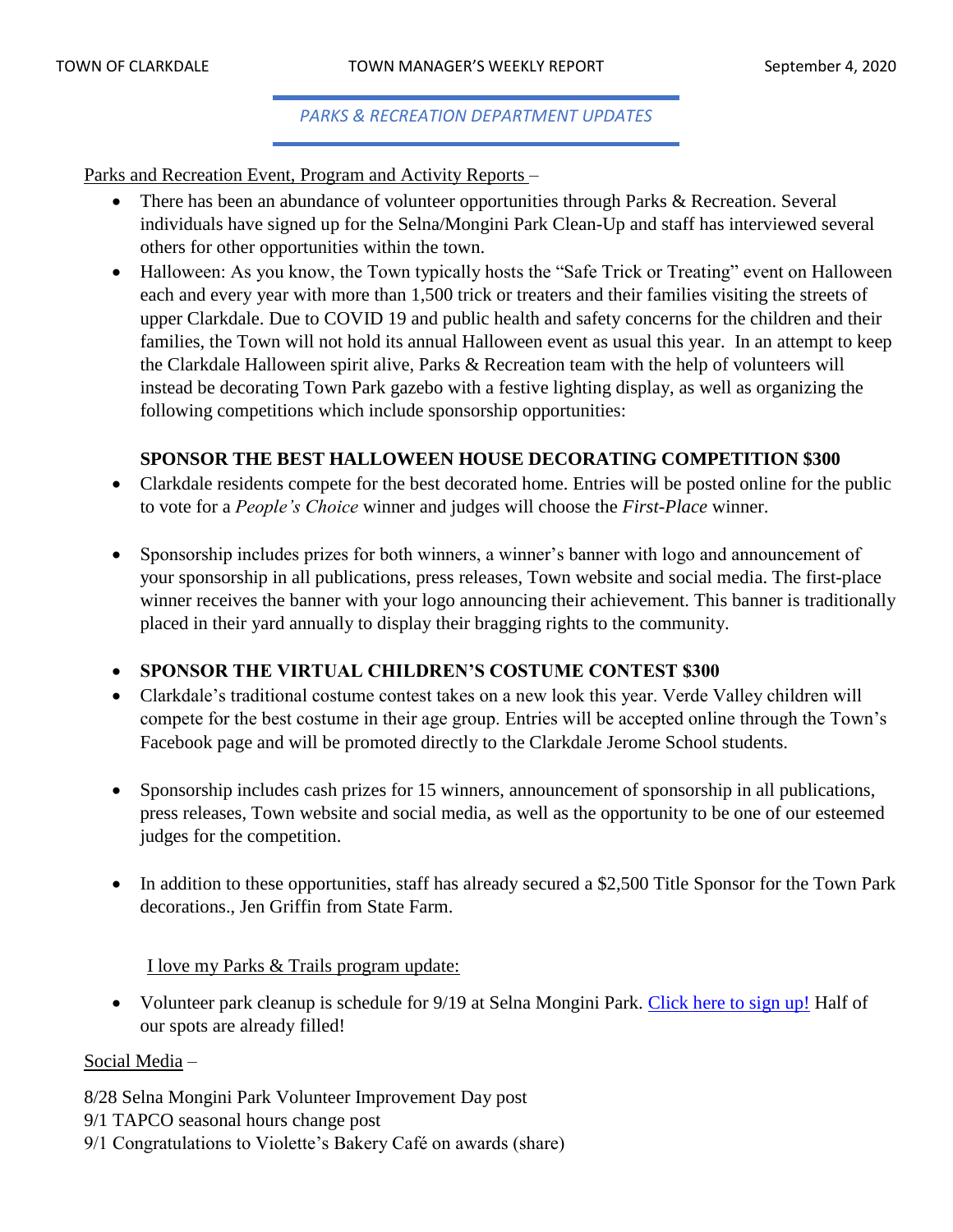9/1 Full Time Police Department Employment Opening post 9/1 Part Time Police Aide Employment Opening post 9/2 Census post Weekly Insights: Post reach: 2,798 Page views:208 New followers: 13 Post engagements:549

# *COMMUNITY DEVELOPMENT DEPARTMENT UPDATES*

- Historic Preservation Committee (HPC) Members have been identified and will be appointed at the September 8, 2020 Town Council Meeting.
- Design Review Board This meeting will take place on September 16, 2020 via Zoom. The Tiny Home development is scheduled for this meeting. The developer for the Tiny Homes Community proposed at 361 Lincoln has released results of a report on the impact of Tiny Homes on area property values. 12 homes were studied in proximity to three different Tiny Home developments in three states. The report shows no appreciable negative impact to surrounding property values. In fact, in all cases, the trends continue a positive trajectory. Staff has taken repeated messages and calls from a particularly belligerent and verbally abusive resident claiming to represent the entire community of Mingus Shadows. Staff has exhausted their emotional resources trying to reason with this person.
- Planning Commission There will be no meeting till October.
- General Plan Commission There will be no meeting till October.
- Code Enforcement One complaint received regarding junk and debris on Calle Tomallo.
- Census 2020 New announcement from the regional Census Bureau representative advises of an aggressive person impersonating a Census Bureau Enumerator who is attempting to gain access to homes in 55+ communities. The representative stressed the fact that Census enumerators will never ask for access to a home for any reason.

| <b>ITEM</b>              | <b>DETAILS</b>                                        | <b>FEE</b> |
|--------------------------|-------------------------------------------------------|------------|
|                          | 01187 - MOSAIC CONSTRUCTION OF ARIZONA                | \$30.00    |
| <b>BUSINESS LICENSES</b> | 01188 - THREE PEAKS MOBILE HOME SER                   | \$30.00    |
|                          | 00735 - STOCKBRIDGE ENERGY GROUP LLC                  | \$30.00    |
|                          | 00946 - REDLINE ELECTRIC & SOLAR                      | \$30.00    |
|                          | 092704 - NEW CONSTRUCTION / 625 E. CLIFFSIDE DR       | \$2,390.85 |
|                          | 092753 - SOLAR / 1920 NORTHSTAR DR                    | \$50.00    |
| <b>BUILDING PERMITS</b>  | 092755 - ELECTRICAL / 2141 JERRY ST.                  | \$30.00    |
|                          | 092756 - HEAT/COOL / 500 AMI LN                       | \$50.00    |
|                          | 092759 - AFTER THE FACT PERMIT / 1780 SILVER SPUR CIR | \$156.00   |
| <b>GRADING</b>           | 092747 - 092747 PG Grading Mountain Gate TR-S         | \$613.00   |
| LOT LINE ADJUSTMENT      | 092754 - LOT LINE ADJUSTMENT / 560 RANCHO VILLA LN    | \$50.00    |
|                          |                                                       | \$3,459.85 |

#### **Weekly Cash Report**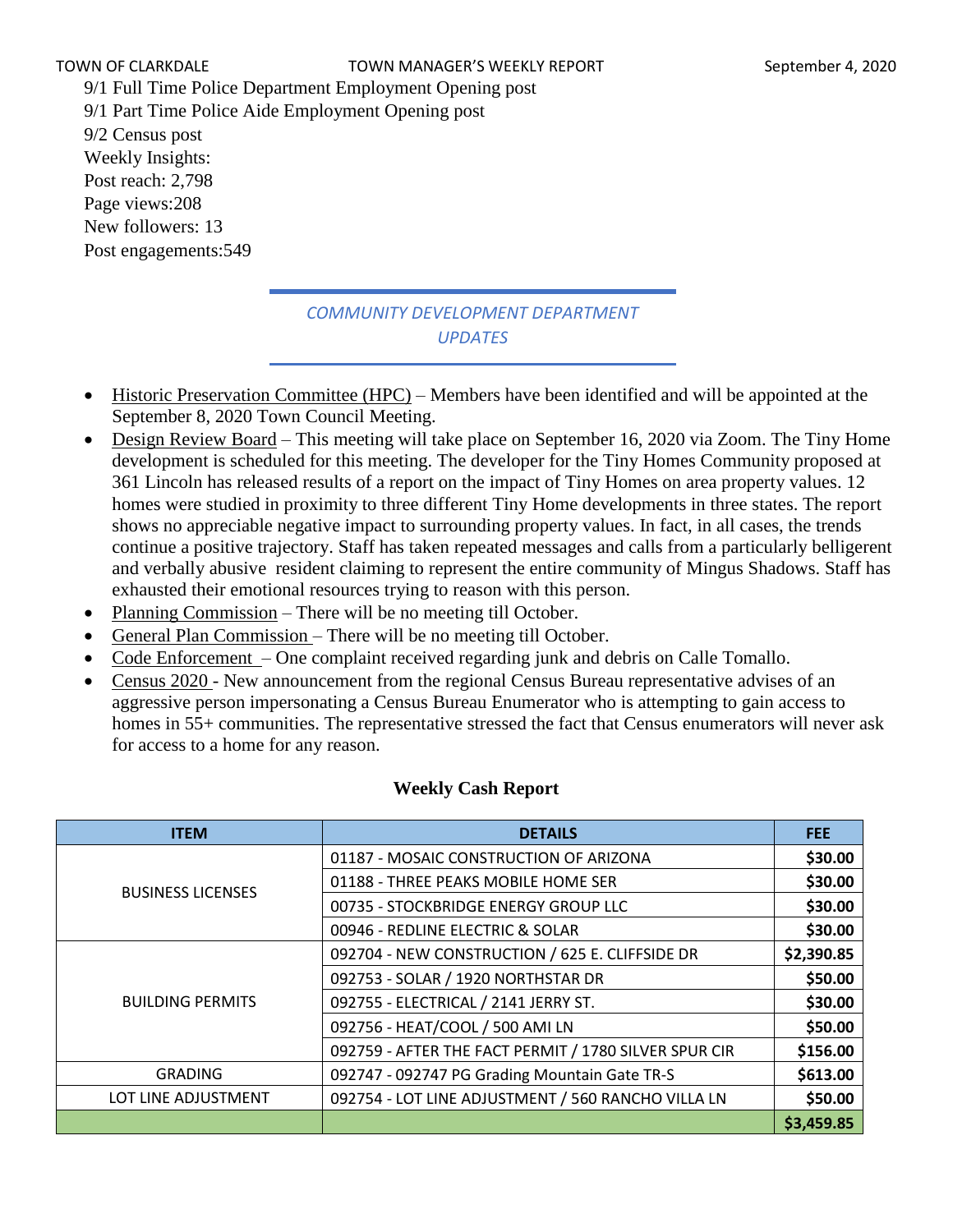#### *POLICE DEPARTMENT UPDATES*

#### **Major incidents reported to the department for the week of 8/16 through 9/1/20:**

- 8/26/20 Officer Deming and Officer Guth responded to the Foothills Terrace neighborhood for an aggravated assault incident. The victim suffered a laceration and severe swelling to the face and two broken teeth. The suspect fled and has not been located as of the time of writing this report. Det. Johnston obtained a warrant for cell phone information and other electronic data. An arrest warrant has been obtained for the suspect for aggravated assault and disorderly conduct per domestic violence and criminal damage. Sgt. Candelaria, Officer Godina, and Det. Johnston assisted.
- 8/27/20 Officer Godina handled a juvenile assault case. The juvenile was booked into the juvenile detention center for assault and disorderly conduct per domestic violence and incorrigible runaway. Sgt. Candelaria assisted.

| <b>Total Calls</b>                           | 28             |
|----------------------------------------------|----------------|
| <b>Calls Criminal in Nature</b>              | 3              |
| <b>Traffic Stops</b>                         |                |
| Citations                                    | $\theta$       |
| Warnings                                     |                |
| $Citations - non-traffic$                    |                |
| <b>Requests for Citizen Assistance</b>       | 5              |
| <b>Animal Problems</b>                       | 5              |
| Requests by Other Agencies<br>for Assistance | 5              |
| Responses to Calls at the RAPs               | $\overline{2}$ |
| <b>Domestic Violence Calls</b>               | $\overline{c}$ |
| <b>Assists Criminal in Nature</b>            |                |

- 8/27/20 A resident of Upper Clarkdale reported the theft of outdoor wrought-iron chairs and plant holders valued at \$500 to Officer Deming. There are no suspects or leads.
- 8/30/20 Lead Officer Brundridge and Sgt. Candelaria investigated a death in the Panorama neighborhood. The death was of natural causes.

#### Calls at the RAPS

- 8/29/20 Officer Deming had to evict campers from TAPCO RAP again when he was locking the gate for the night.
- 8/30/20 Officer Godina checked on four adults and two children who were swimming at TUZI RAP after hours. They were informed the area is day-use only.

#### Agency Assist Calls

• 8/29/20 - Officer Deming was called to the Yavapai Apache Reservation to assist with a fight among a group of people. He located and stopped a vehicle which had left the scene and held it until YAPD could arrive and interview the suspects.

#### Notable Events

- 9/1/20 Lead Officer Brundridge is attending and testifying at a Superior Court trial all week for a case he worked where the suspect was charged with multiple felonies to include resisting arrest, possession of narcotics and assaulting multiple police officers.
- 9/1/20 Sgt. Candelaria is teaching defensive tactics to the current cohort of police recruits at the Northern Arizona Regional Training Academy.